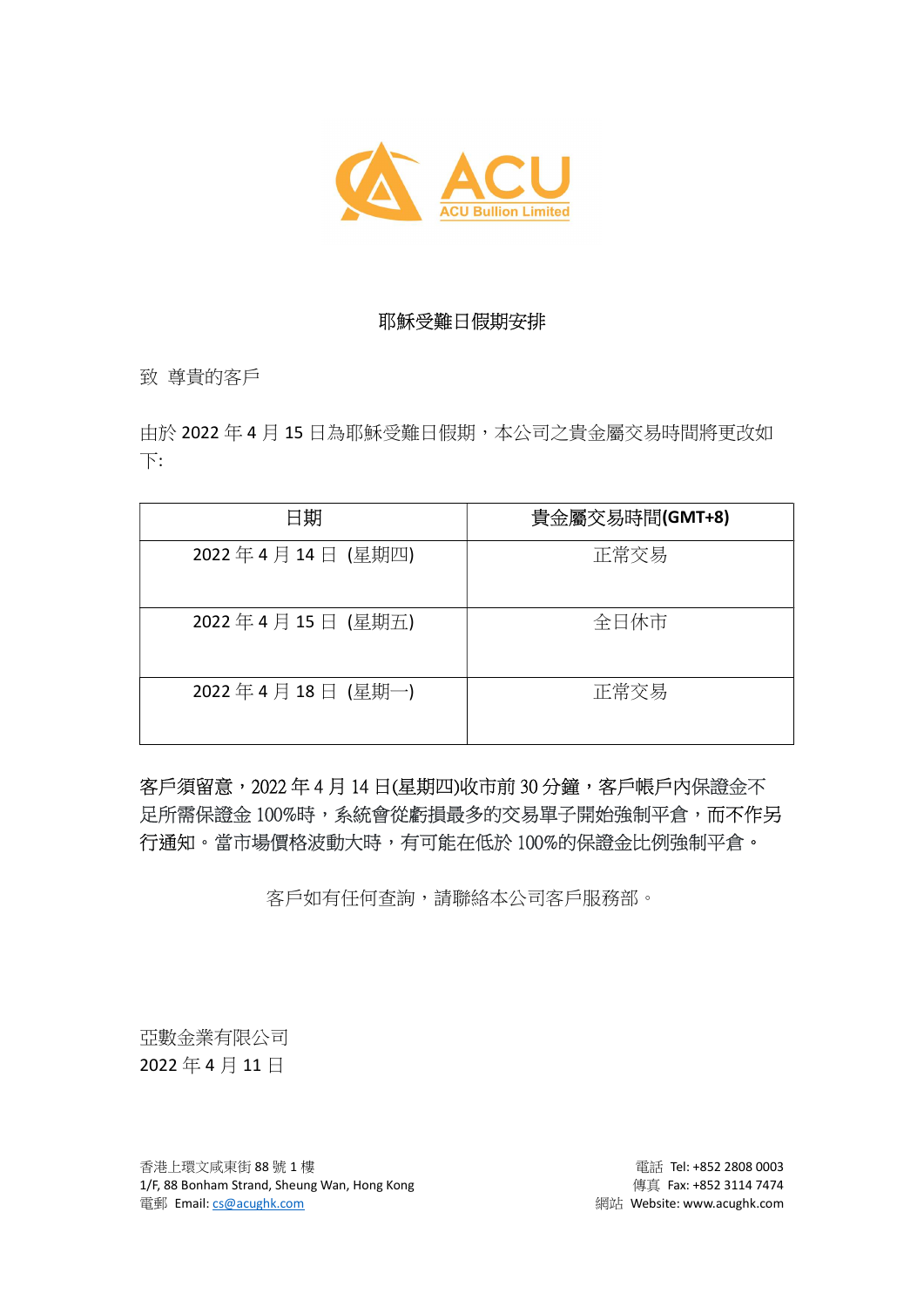

## Arrangement on Good Friday Holiday

Dear Customers

Since April 15, 2022, are Good Friday Holiday, our company's precious metals trading hours will be changed as follows:

| Date                      | <b>Precious Metals Trading Hours (GMT+8)</b> |
|---------------------------|----------------------------------------------|
| April 14, 2022 (Thursday) | Normal                                       |
| April 15, 2022 (Friday)   | Market is closed                             |
| April 18, 2022 (Monday)   | Normal                                       |

Clients should note that 30 minutes before the market close on Apr 14, 2022 (Thursday), if the margin in the client's account is less than 100% of the required margin, the system will force liquidation from the trading order with the most losses without prior notice. When the market price fluctuates greatly, it may be forced to close the position at a margin ratio of less than 100%.

If customers have any enquiries, please contact our company's customer service department.

ACU Bullion Limited April 11, 2022